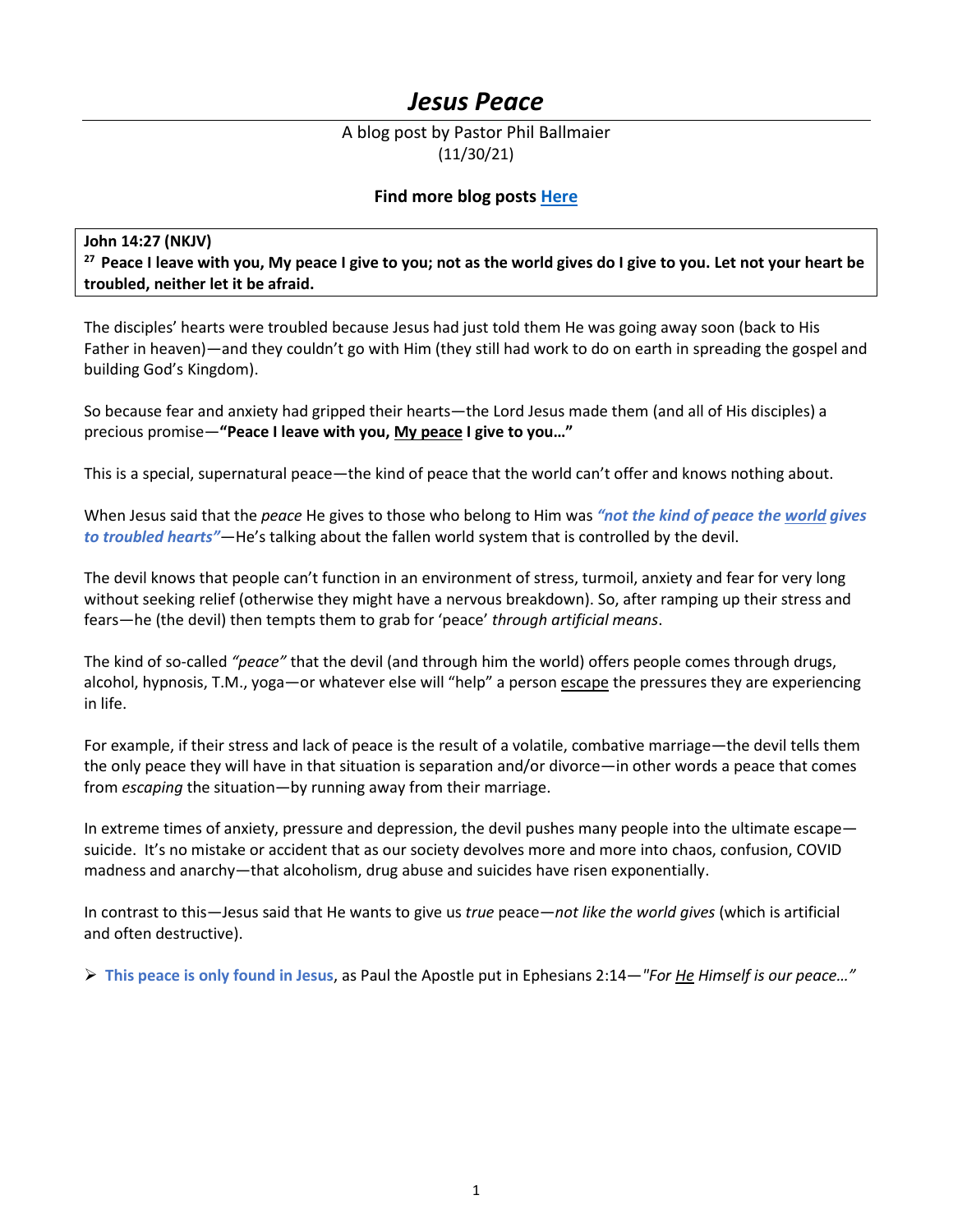**True peace in life doesn't come from a** *pill* **or a** *program***—it is only found in a Person, and His name is Jesus Christ!**

The Bible talks about 2 different kinds of peace that are associated with God. Peace *with* God; and the peace *of* God. Make no mistake—you cannot know the *'peace of God'* without first experiencing *'peace with God.'*

## **A. Peace with God**

#### **Romans 5:1 (NKJV)**

 $<sup>1</sup>$  Therefore, having been justified by faith, we have peace with God through our Lord Jesus Christ.</sup>

God's Word teaches us that we were born into this world as children of Adam—separated from God through the Fall and at enmity with Him (rebels at war with God) having the wrath of God (judgment) abiding upon us (John 3:36).

The Bible teaches that, at one time, God also considered us *His* enemies—in other words, He was at enmity with fallen man as well.

There are a lot of people who go through life determined not to speak with God or to acknowledge His presence or to bow to His will for their lives—in other words, they're at war with God.

Why are they at war with God?

- Because they blame Him for some tragedy or disappointment they have suffered in life.
- Maybe they lost someone dear to them to sickness or an accident of some kind—a spouse or a child or someone else they had a special relationship with.
- Or maybe it was the loss of health or the loss of a business they spent years building only to see it wiped away by the COVID lockdowns of last year—or some other tragedy.

Because of it they blame God and want nothing to do with Him—they hate God and have declared war on Him.

But listen, by far the greatest number of people at war with God don't even know that they *are* at war with Him—they would say, *"I've never been at war with God, I love God!"* And as a 'proof' of their *'love'* for God they point to how 'religious' they are!

What they don't realize is that *religion* is another form of rebellion against God—the very rebellion the Jewish people manifested toward God through their devotion to Judaism (a religious system) while having rejected Jesus as their Savior and King.

#### **Romans 10:1-3 (NKJV)**

<sup>1</sup> Brethren, my heart's desire and prayer to God for Israel is that they may be saved. <sup>2</sup> For I bear them witness that they have a zeal for God, but not according to knowledge.<sup>3</sup> For they being ignorant of God's righteousness, and seeking to establish their own righteousness, have not submitted to the righteousness of God.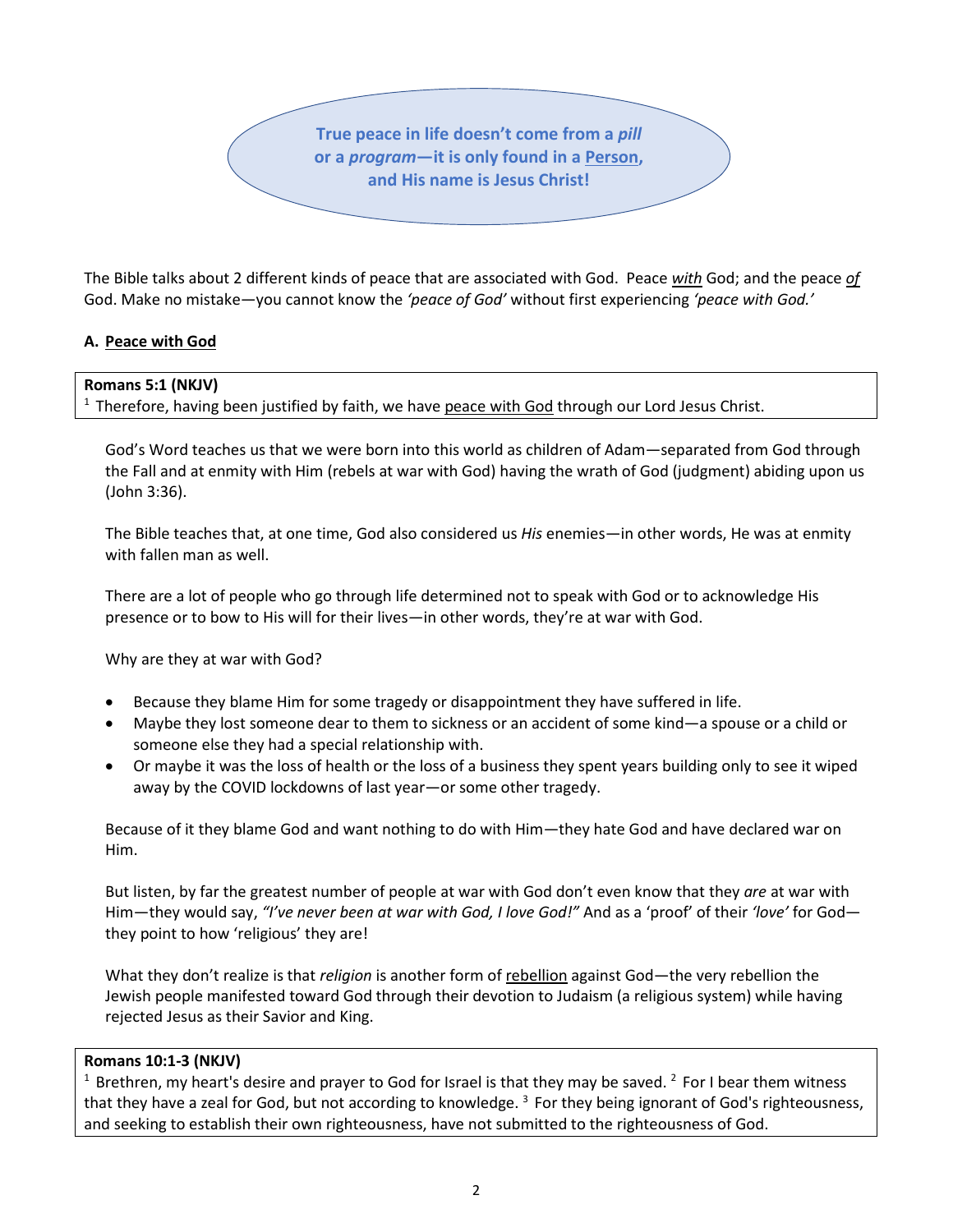So, returning to the point I was making—the Bible presents a picture of God and man after the Fall with their backs turned toward each other, "arms folded," you might say, signifying the enmity both had for one another.

But then Jesus died on the cross for sinners—and at that moment God's righteousness was satisfied ('propitiated') because sin had now been paid for. The result was that God turned and faced man (who still had his back turned toward God in stubborn rebellion), God turned toward us with His hands extended inviting us to come to Him for forgiveness, fellowship and eternal life.

When a person accepts God's offer of forgiveness and comes to Jesus for salvation—that person is forgiven saved—and now is in perfect, loving fellowship with God!

Imagine, if you will—**God and man now 'face to face' in blessed communion** (oneness) with each other.

This is what Paul meant in Romans 5:1 when he said—*"Having been justified by faith* [saved], *we have peace with God through our Lord Jesus Christ."*—in other words, the 'war' is now over! We have laid down our hostility toward God and His commandments, surrendered our lives to Him in obedience as His servants—and He in turn has forgiven us and adopted us into His family!

Now, **peace with God** (salvation) is essential if we are going to experience the second kind of peace the Bible talks about for the child of God (and only for the children of God)—

## **B. The Peace of God**

## **Philippians 4:6-7 (NKJV)**

<sup>6</sup> Be anxious for nothing, but in everything by prayer and supplication, with thanksgiving, let your requests be made known to God;  $^7$  and the peace of God, which surpasses all understanding, will guard your hearts and minds through Christ Jesus.

The **peace of God**, as wonderful and powerful as it is—isn't automatic. This peace is *subjective* and depending on where we are in our walk with God at any given moment—it's a peace that can 'come and go'.

Now, let me put that thought on hold for a minute and come back to it—because this is the peace that we as Christians at this moment in our lives—are most concerned about having! The peace of the world (which in reality is a 'peace' due to escapism)—is the kind of peace King David flirted with in Psalm 55:

## **Psalm 55:4-8 (NKJV)**

 $4\,$  My heart is severely pained within me, And the terrors of death have fallen upon me.  $5\,$  Fearfulness and trembling have come upon me, And horror has overwhelmed me. <sup>6</sup> So I said, "Oh, that I had wings like a dove! I would fly away and be at rest.<sup>7</sup> Indeed, I would wander far off, *And* remain in the wilderness...<sup>8</sup> I would hasten my escape From the windy storm *and* tempest."

This is often the kind of peace people seek—a false peace due to 'escapism' (most often through the use of drugs and/or alcohol)—and listen, numbing yourself with a substance will bring some initial 'peace.' But it's not a true and lasting peace—it's an artificial peace that will lead a person into dependency to that drug and ultimately into bondage (where the 'cure' is worse than the problem they're facing).

# **Whereas the peace that comes from Jesus is real, lasting and liberating!**

It's a true peace that the world knows nothing about because it's a supernatural peace that comes directly from God and—*"surpasses human comprehension."* (Philippians 4:7)